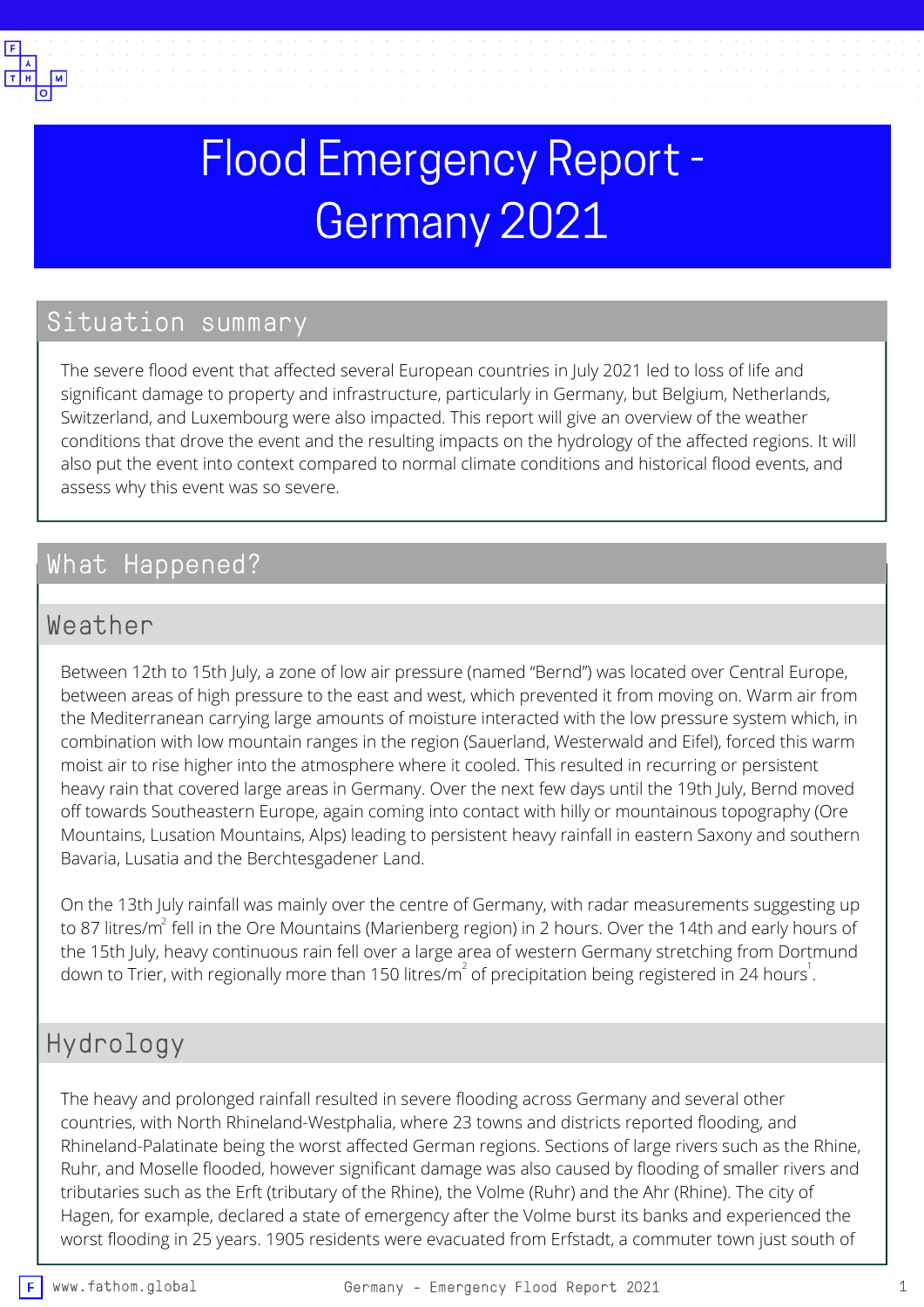

Cologne, whilst Ahrweiler district and the spa town of Bad Neuenahr-Ahrweiler were heavily flooded by the Ahr. Flash floods and landslides occurred in small upper reaches and narrow valleys in Saxony and Berchtesgadener Land.

#### Impacts

Considerable damage occurred locally to the flooded rivers, with houses, buildings, cars, and bridges being swept away or damaged. Railway lines and roads were badly damaged and left unusable in places, and damage to sewage plants and water management infrastructure also occurred. There was concern that the Steinbach dam, to the south of Cologne, may break, resulting in 4500 people from the Rhein-Sieg district being evacuated. Oil pollution of rivers, including parts of the Rhine, and contamination of drinking water were also reported. As of 20th July, 165 deaths had been reported in Germany, 31 deaths in Belgium, and many people were still missing in Germany.

The German government is considering an aid package of approx €400m (£344m), whilst GDV, a trade body representing German insurers, has suggested that this may become the worst year for financial losses from severe weather since the 2013 floods, when insurers took a loss of  $\epsilon$ 9.3bn $^2$ . Aon have estimated that the heavy rain and hail experienced in June may lead to \$4.5bn in payouts from insurers, which would make it the costliest two-week stretch for Europe on record $^2$ .



**Figure 1:** The flood footprint for the Ahr, as detected by Copernicus. The flood trace shows the situation as of the 20th of July at 10:35am.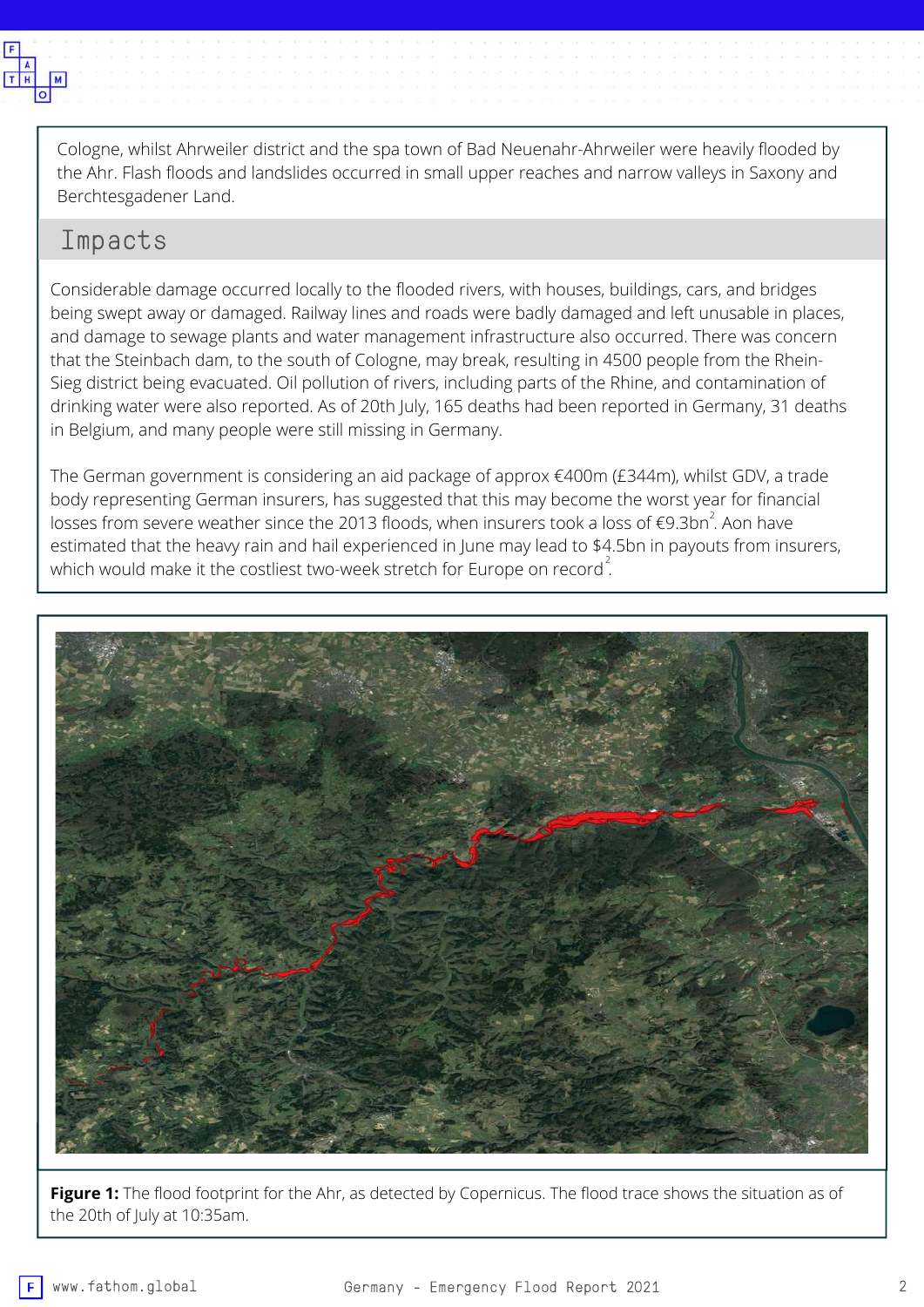



**Figure 2:** Flood footprint as detected by Copernicus. The footprint shows the flood trace within the town of Erftstadt and its surrounding countryside as of the 18th of July at 10:50am.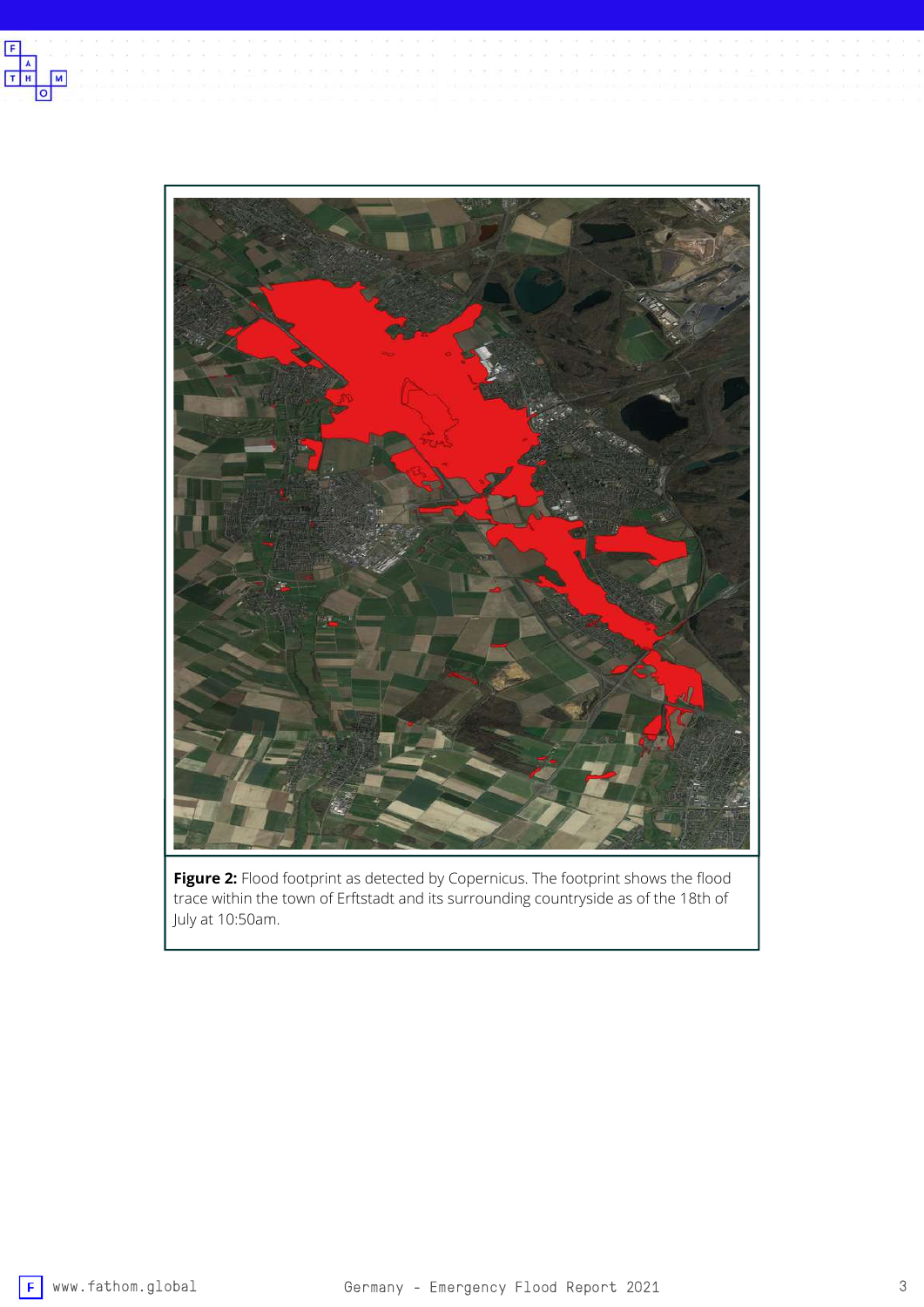



**Figure 3:** 1 in 500 yr defended fluvial flood in Erfstadt taken from Fathom-Global 2.0. Compared against the observed flood event detected by Copernicus (blue).

**Figure 4:** 1 in 500 yr undefended fluvial flood in Erfstadt taken from Fathom-Global 2.0. Compared against the observed flood event detected by Copernicus (blue).

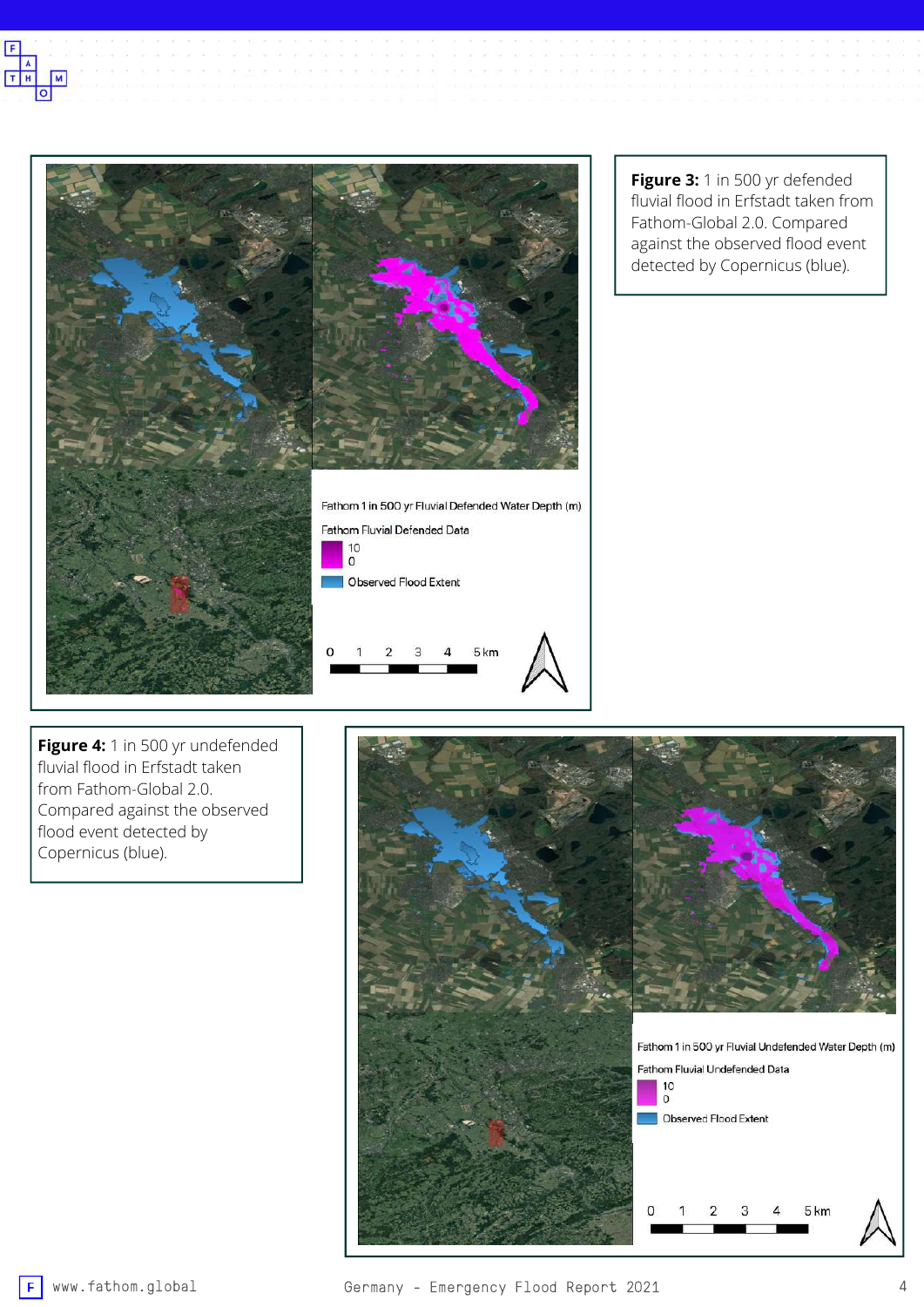

#### **Figure 5:**

1 in 500 yr pluvial flood in Erfstadt taken from Fathom-Global 2.0. Compared against the observed flood event detected by Copernicus (blue).

### Fathom's model representation

Figure 3, 4 and 5 show the 1 in 500 year fluvial defended, fluvial undefended, and pluvial flood extents predicted by Fathom-Global 2.0 (shown in pink). These are compared against the observed flood extents by Copernicus at 10:50am on 18th July 2021 (in blue). Generally, Fathom's model appears to predict the flooding fairly well for this location. However, there are a few things to bear in mind when observing this data:

- The estimate of the event being 1 in 500 year came from a Wall Street Journal article quoting a spokesman for the German Meteorological Service giving an early unpublished estimate of the return period of flooding being 500 years. This sounds like a rough early estimate which will probably change with further analysis. Also, this estimate, as far as we can tell, is not region-specific, so a different return period may apply to this location from the 1 in 500 year estimate.
- The Copernicus flood extent we are using here is from 18th July 2021. However, having looked at levels at nearby gauges on the river, it looks like the maximum recorded water level was on 15th July 2021. So, the extent from Copernicus may not be showing the full flood extent. Ideally, we would have a Copernicus observation from 15th July 2021, but this may not have been available.
- The undefended model appears to match the observed extents better than the defended model. This could be due to poor defence representation here, or because the return period of the event was higher than 1 in 500 years.
- The 1 in 500 year pluvial event is evidently more extensive than the 1 in 500 year fluvial event. But if flooding here was due mainly to the river banks bursting from high flows upstream, then maybe the pluvial event is less applicable here.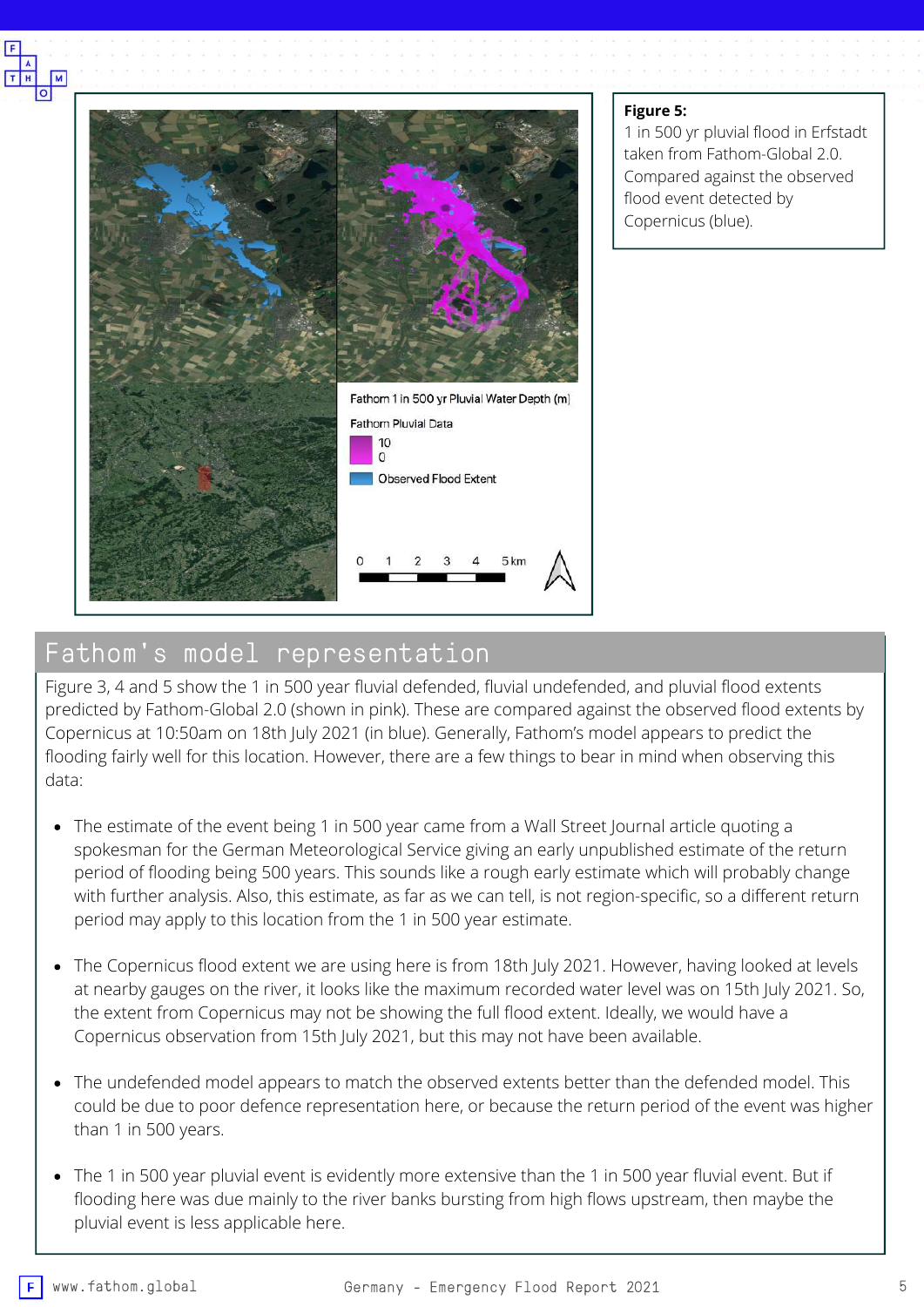

### Has this happened before?

Severe floods were also experienced in Germany and other European countries in May/June 2013 and August 2002, resulting in billions of Euros of damage. One of the worst affected regions in Germany in the July 2021 event was the Rhineland-Palatinate state, with the River Ahr experiencing particularly destructive flooding. 2 of the 7 water level gauges located on the River Ahr, which are located upstream and downstream of the badly flooded town of Bad Neuenahr-Ahrweiler, suggest that the July 2021 event was significantly in excess of previously recorded high water level events at the gauges (the top ten ranked events extend back to 1999). The Bad Bodendorf gauge recorded a maximum water level of 483 cm on the 14th July 2021 $^3$ , compared to the largest past event which had a maximum water level of 313 cm on the 2nd June 2016 (with a discharge of 233  $\mathrm{m^3s^{\text{-}})^4}$ , whilst the Altenahr gauge recorded a maximum water level of 575 cm on the 13th July 2021 $^{\text{3}}$  or approximately 700 cm on the 15th  $^{\text{4}}$ , compared to the previous maximum of 371 cm on the 2nd June 2016 (with a discharge of 214 m $^3$  s $^{\text{-1}}$ )  $^{\text{4}}$ .

From these data, it is not possible to determine a return period water level or discharge for the 2021 event. It may be that the historical time series data for these gauges would be available on request from the State Office for the Environment Rhineland-Palatinate, which would allow return periods to be determined. However, a spokesman for the German Meteorological Service was quoted to have said that an early, unpublished estimate by his service concluded that the flood may be a 1-in-500-year event $^{\mathbb{S}}.$ 

### Why was the event so severe?

# Environmental conditions

Several factors came together to make this such a severe event, both in terms of the severity of the flooding event itself, as well as the impacts it had on communities.

As would be expected, the flood was partly the result of huge amounts of rain falling almost continuously over a large region, at high intensities meaning that the majority of it would become surface runoff rather than infiltrating the soil. Whilst the amount of precipitation wasn't record breaking when considering Germany as a whole, the rainfall recorded at an unusually large number of stations in the west of the country exceeded previous records, and many of the rainfall events during the first few days had a return interval of 100 years or longer. In some regions, 1.5 to 2 times the average July rainfall, compared to a 1991- 2020 reference period, fell over a few hours or days<sup>1</sup>.

However, the topographic conditions also increased the risk of flooding in many of the affected areas, with some of the surface runoff being channelled into narrow river valleys. Additionally, Germany had experienced recurring rainfall over the 3 weeks prior to the event, resulting in the soil in the worst affected regions already being at or close to saturation, limiting the amount of water being absorbed into the soil and leading to more surface runoff.

# Flood warnings

Forecasts from 9th July onwards showed a high probability of flooding in the affected regions, with there being little doubt several days before that a major flood event was imminent. Alerts were issued to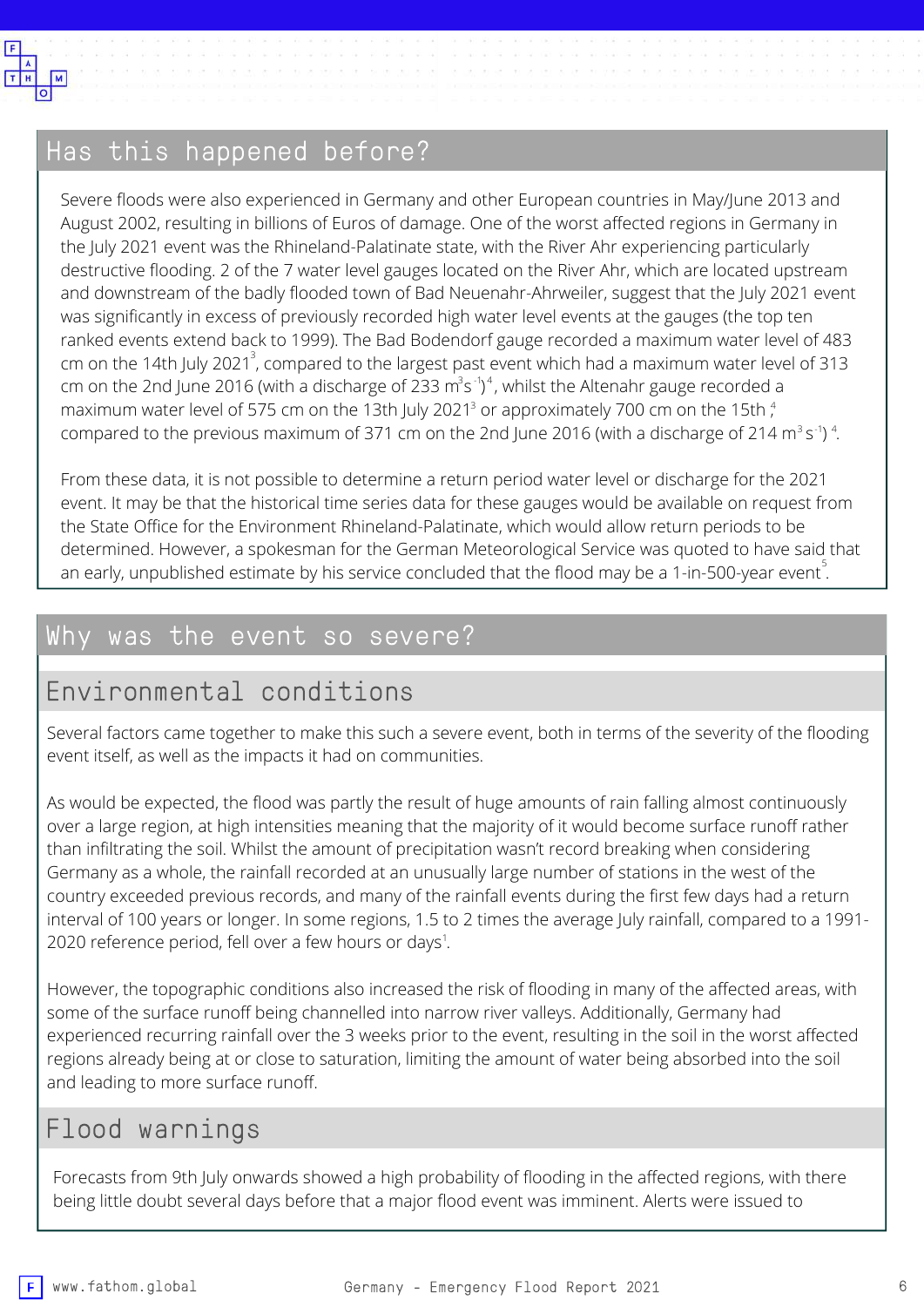

national and local authorities via the European Flood Awareness System (EFAS, part of the EU's Copernicus Emergency Management Service) from 10th July $\overset{\circ}{,}$  with formal flood notifications being issued several days before the event to authorities in Germany, Belgium, Netherlands, Switzerland, and Luxembourg $^7$ , and regular updates being issued as predictions became more precise. Regional warnings of extremely high rainfall and flooding were also issued by the German Meteorological Service (DWD) and the Environment Agency in several German states<sup>6</sup>. Over 150 warnings were also issued to members of the public via apps and the media.

In some regions actions were taken following these warnings, including the erection of temporary flood defences, evacuations, moving vehicles to higher ground, and the lowering of water levels in dams as a precaution. However, in others either little or no action was taken, or warnings did not get through to the public or officials (for example, due to severed phone links), or they did not know how to respond. In general, authorities knew about the event several days in advance and had sufficient and accurate warnings (the scale and distribution of the floods match those that were forecast several days before $^{\rm 6}\!$ ). The lack of preparations in some areas has been attributed to over-dependence on digital alert systems, reluctance to order evacuations, and disbelief about the predicted disaster, as well as less detailed flooding information being available for smaller rivers and tributaries making flood prevention more difficult.

## Climate change

Slow moving, very heavy rainfall systems such as this will become more likely as global average temperatures increase. A recent study $^{\text{\tiny 8}}$  from Newcastle University and the UK Met Office, for example, used climate models with a very high spatial resolution of 2 km to investigate the occurrence of these events under a worst-case warming scenario (Representative Concentration Pathway (RCP) 8.5).

It was concluded that slow-moving storms could become 14 times more common over land by the end of this century  $\beta$ , suggesting that floods such as these could become more common in the future. A study into whether this event can be attributed to climate change is currently being prepared by the World Weather Attribution Project.

#### Sources

- [https://www.dwd.de/DE/leistungen/besondereereignisse/niederschlag/20210721\\_bericht\\_starknieder](https://www.dwd.de/DE/leistungen/besondereereignisse/niederschlag/20210721_bericht_starkniederschlaege_tief_bernd.pdf?__blob=publicationFile&v=6) 1. schlaege\_tief\_bernd.pdf?\_blob=publicationFile&v=6
- <https://www.ft.com/content/66aa44bf-0c35-40be-9e02-b94881e8995c> 2.
- <https://pegelalarm.at/paw/chart.html?commonid=auto-1004307> 3.
- <https://www.hochwasser-rlp.de/rheinlandpfalz> 4.
- [https://www.wsj.com/articles/germanys-opposition-politicians-blame-government-for-ignoring-flood-](https://www.wsj.com/articles/germanys-opposition-politicians-blame-government-for-ignoring-flood-warnings-11626694101)5. warnings-11626694101
- [https://theconversation.com/europes-catastrophic-flooding-was-forecast-well-in-advance-what-went-](https://theconversation.com/europes-catastrophic-flooding-was-forecast-well-in-advance-what-went-so-wrong-164818)6. so-wrong-164818
- [https://theconversation.com/report-from-europes-flood-zone-researcher-calls-out-early-warning-](https://theconversation.com/report-from-europes-flood-zone-researcher-calls-out-early-warning-system-gridlock-amid-shocking-loss-of-life-164648)7. system-gridlock-amid-shocking-loss-of-life-164648
- <https://agupubs.onlinelibrary.wiley.com/doi/full/10.1029/2020GL092361> 8.